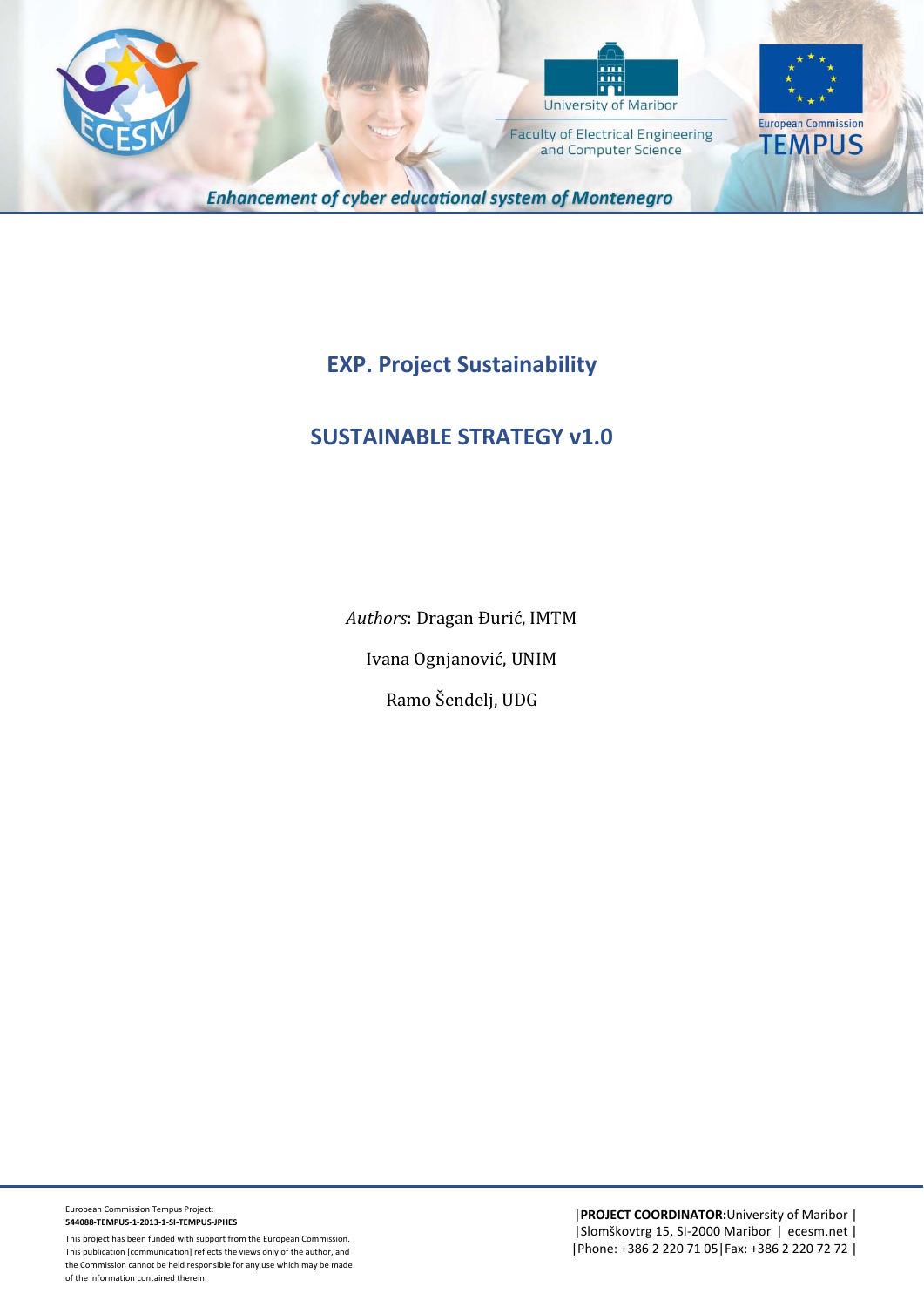

and Computer Science

**European Commission TEMPUS** 

**Enhancement of cyber educational system of Montenegro** 

### **Introduction**

The main motivation for ECESM dissemination and sustainability, from the point of view of a project, is increasing the awareness of cyber security threats, attacks response, and possibilities for protection among various stakeholders in Montenegro and to increase awareness of government's institutions obligations and public sector obligations for establishing adequate systems of protections and response.

To this end, as a key vehicle at national level is educational system which includes all levels, from primary and secondary education, over universities and companies that are key stakeholders in lifelong learning of workforce. The ECESM activities thus lead to improved and renewed cyber educational system in ME at all level of expertise, ranging from naive users to specialists in different fields of applications. These activities should also help in establishing the system for further conducting of cyber capacities and standards at national level. 

### **Mission**

The educational system in cyber security developed and enhanced as the main objective of the ECESM project, should be sustainable for long term period at national level in Montenegro. To this end, all actors in educational process shall recognize the importance of continual activities in teaching (on both, academic and non-academic level), training and research in different fields of cyber security over variety of learners and researchers (different age, background knowledge, professional orientation, etc.).

The ECESM Sustainable Strategy  $v1.0$  is aimed on providing the basis for sustainable national educational system by focusing on: definition of strategic goals, identification of roles and responsibilities and corresponding action plan. The strategy is primarily focused of the period of project duration, while long term sustainability plan will be developed with respect to implemented activities and recent trends at global cyber security space.

## **Goals**

The main goals of sustainability strategy  $-$  version 1.0 are:

European Commission Tempus Project: **544088‐TEMPUS‐1‐2013‐1‐SI‐TEMPUS‐JPHES**

This project has been funded with support from the European Commission. This publication [communication] reflects the views only of the author, and the Commission cannot be held responsible for any use which may be made of the information contained therein.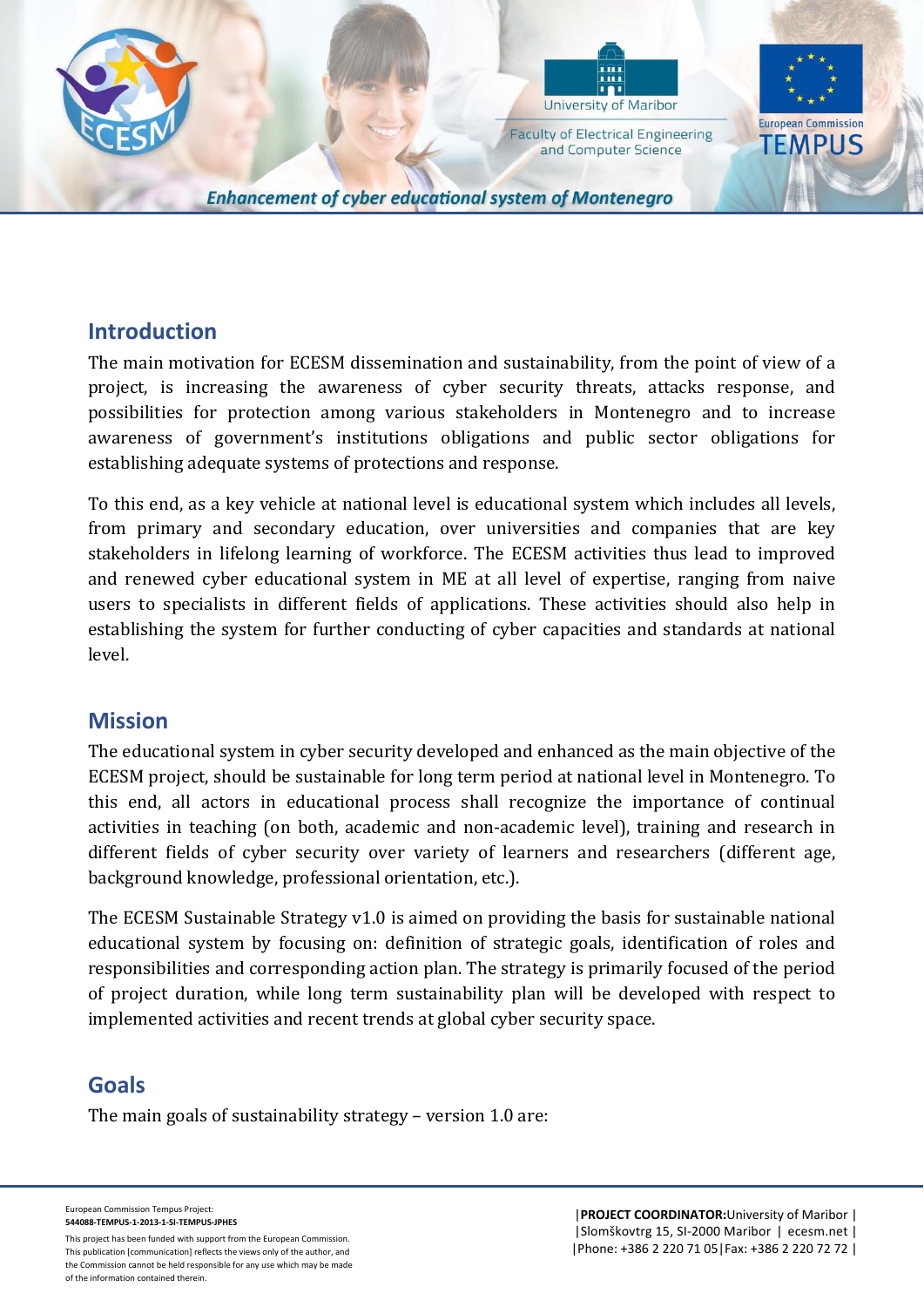



**Faculty of Electrical Engineering** and Computer Science



#### **Enhancement of cyber educational system of Montenegro**

- 1. Continuously inform all educational institutions (from elementary and secondary schools, universities to lifelong education providers) about necessity of continual education in cyber security field
- 2. Define courses and training curricula with teaching methods appropriate for different kinds of learners
- 3. Define guidelines and recommendations for realization of proposed courses and training curricula
- 4. Establish a national center for cyber education
- 5. Develop open learning platform as a standard at national level for providing education in cyber security, fully supported by Government and labor market
- 6. Organize a conference about cyber security
- 7. Establish online journal to support research in the field of cyber security

# **Implementation plan**

In order to achieve defined goals, the following activities are proposed:

1a. Organize workshops and promotions for authorities

1b. Organize roundtables aimed on integrating forces at national level in the field of cyber security 

2a. Identify groups of learners at national level (make a systematic review of existing approaches at EU level and establish a comprehensive categorization in respect to ME standards and ICT literacy)

2b. Establish a list of recommended training and teaching courses for all groups of learners 

2c. Make a selection of existing teaching materials at EU level in accordance with established list of courses and curricula, in order to provide a recommended list of teaching materials

3. Define guidelines and recommendations for realization of proposed courses and training curricula

4a. Establish a national center for cyber education